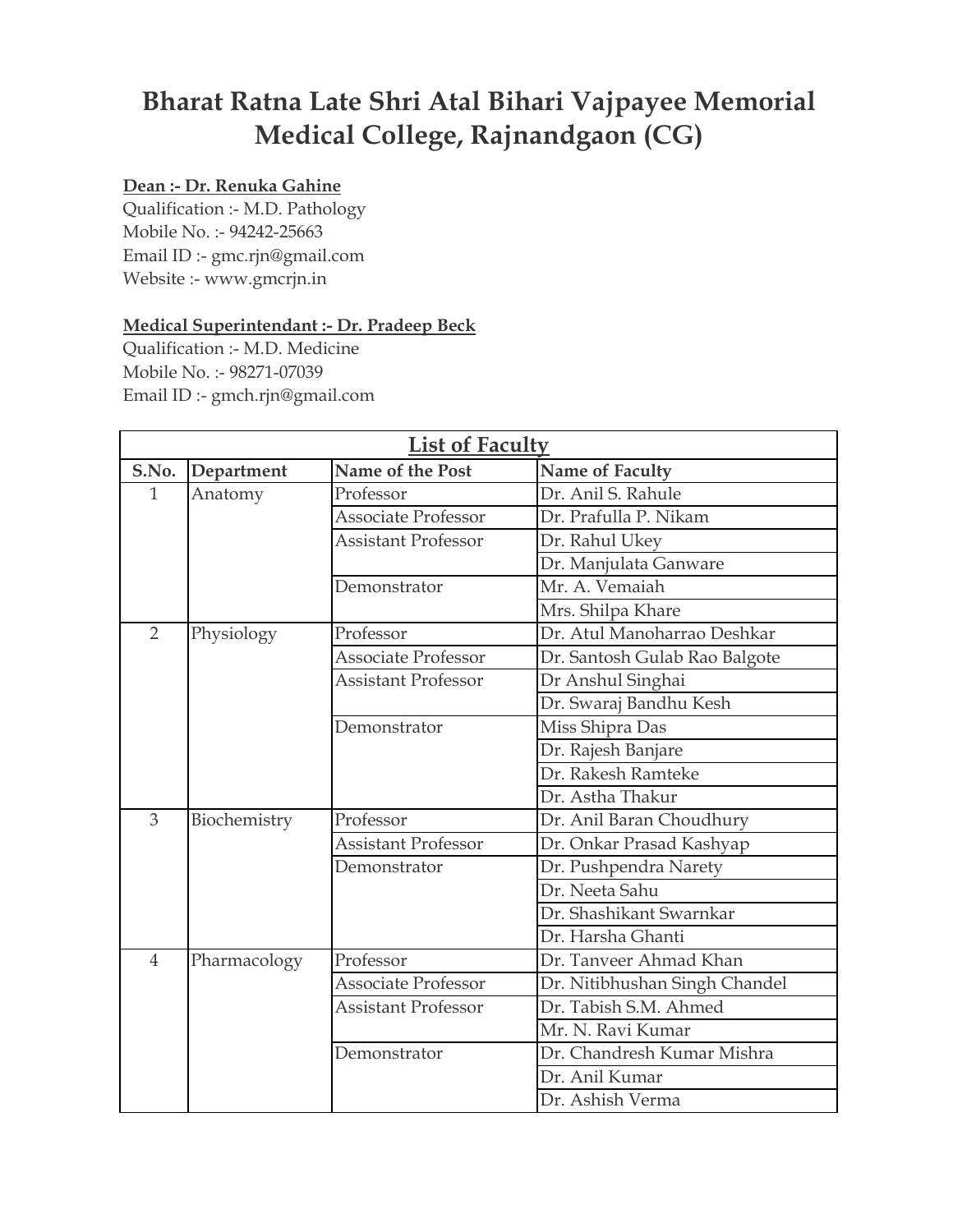| 5 | Pathology                         | Professor                                             | Dr. Pratima Kujur                   |
|---|-----------------------------------|-------------------------------------------------------|-------------------------------------|
|   |                                   |                                                       | Dr. Sadhna Bagde                    |
|   |                                   | <b>Assistant Professor</b>                            | Dr. Chandrashekhar Indoria          |
|   |                                   |                                                       | Dr. Amit Kumar Tiwari               |
|   |                                   | Demonstrator                                          | Dr. Roshan Lal Baghel               |
|   |                                   |                                                       | Dr. Prateek Raizada                 |
|   |                                   |                                                       | Dr. Vikas Bambeshwar                |
|   |                                   |                                                       | Dr Astha thakur                     |
| 6 | Microbiology                      | Associate Professor                                   | Dr. Vijay C. Ambade                 |
|   |                                   | <b>Assistant Professor</b>                            | Dr. Siddharth Devidas Pimpalkar     |
|   |                                   |                                                       | Dr. Surender Kaur                   |
|   |                                   | Demonstrator                                          | Mr. Naveen Erumalla                 |
|   |                                   |                                                       | Miss Neha Kumari                    |
|   | Forensic                          | <b>Associate Professor</b>                            | Dr. Nitin Shamrao Barmate           |
|   | Medicine                          | <b>Assistant Professor</b>                            | Dr. Akshay Kumar Ramteke            |
|   |                                   | Demonstrator                                          | Dr. Datta Ramchandra Sorte          |
|   |                                   |                                                       | Dr B L Kumra                        |
|   |                                   |                                                       | Dr Surya Patap                      |
| 8 | P.S.M.                            | Professor                                             | Dr. Kiran Ganpat Rao Makade (Prof.) |
|   |                                   | <b>Associate Professor</b>                            | Dr. Divya Sahu                      |
|   |                                   | <b>Assistant Professor</b>                            | Dr. Dhiraj Bhawnani                 |
|   |                                   |                                                       | Dr. Rohit David                     |
|   |                                   | Epidemiologist cum Asst. Dr. Daneshwar Singh<br>Prof. |                                     |
|   |                                   | Medical officer cum                                   | Dr. Nitin H Kamble                  |
|   |                                   | <b>Assistant Professor</b>                            | Dr. Harshal Gajanan Mendhe          |
|   |                                   | Statistician cum<br>Demonstrator                      | Miss Monika Dengani                 |
|   |                                   | Demonstrator                                          | Dr. Jyotika Victor                  |
| 9 | <b>General Medicine Professor</b> |                                                       | Dr. Pradeep Beck                    |
|   |                                   | Associate Professor                                   | Dr. Naveen Tirkey                   |
|   |                                   | <b>Assistant Professor</b>                            | Dr. U.S. Chandrawanshi              |
|   |                                   |                                                       | Dr. Prakash Khunte                  |
|   |                                   |                                                       | Dr. Sanjay Kumar Thakur             |
|   |                                   | Sr. Resident                                          | Dr. S. Rahman                       |
|   |                                   | Jr. Resident                                          | Dr. Hemendra Kumar Verma            |
|   |                                   |                                                       | Dr. Vikas Jain                      |
|   |                                   |                                                       | Dr. Shikha Soni                     |
|   |                                   |                                                       | Dr. Rupal Laddha                    |
|   |                                   |                                                       | Dr. Ashish Dulani                   |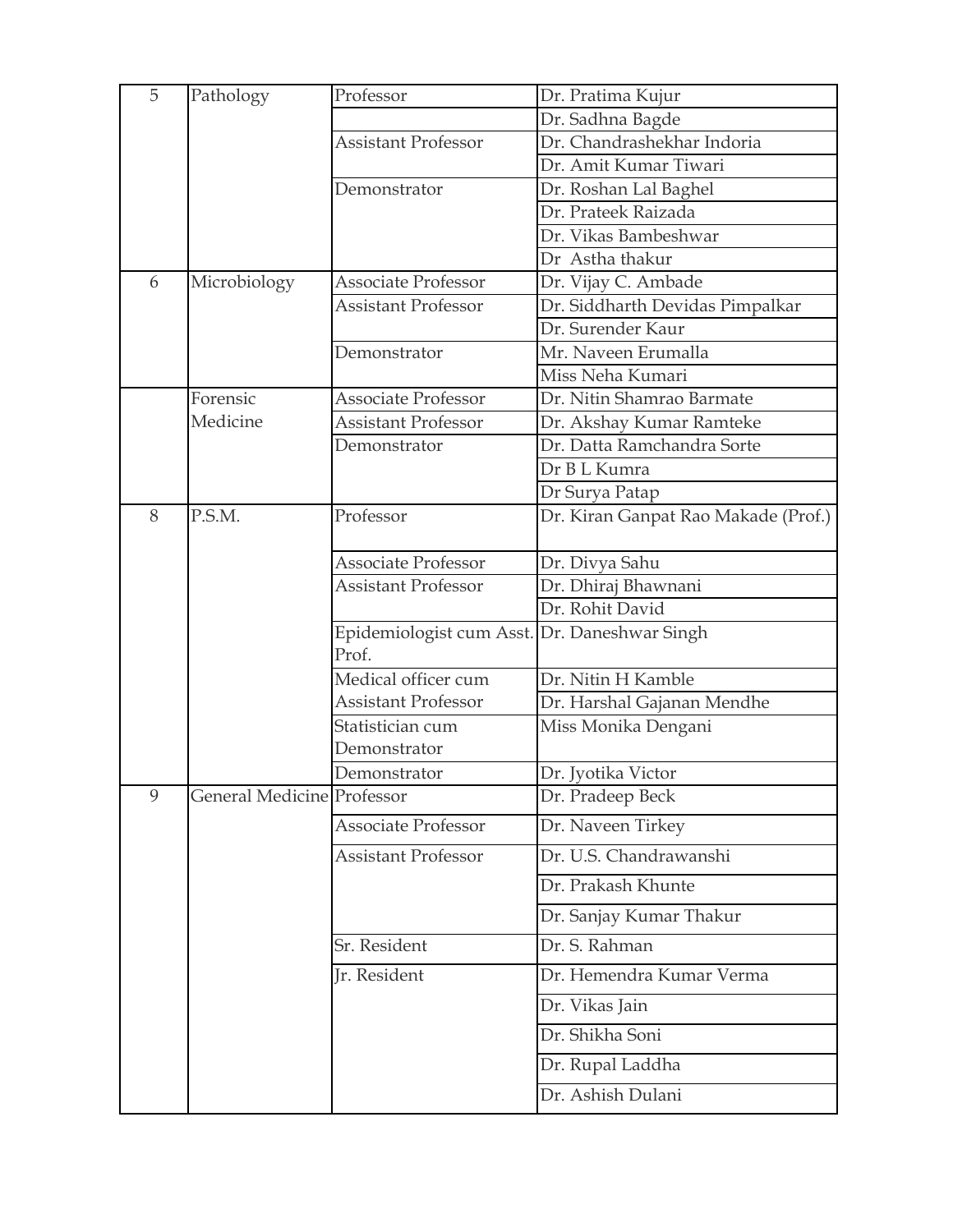| 10 | Peadiatrics     | Professor                  | Dr. Ajay Kosam                      |
|----|-----------------|----------------------------|-------------------------------------|
|    |                 | Associate Professor        | Dr. Smt. M. Khunte                  |
|    |                 | Sr. Resident               | Dr. Richa Soni                      |
|    |                 |                            | Dr. Renku Netam                     |
|    |                 | Jr. Resident               | Dr. Madhu Thakur                    |
|    |                 |                            | Dr Chinmay Daklia                   |
|    |                 |                            | Dr. Bhupendra Sahu                  |
|    |                 |                            | Dr Aparajita                        |
| 11 | Tuberculosis &  | Sr. Resident               | Dr. Pawan Jethani                   |
|    | Respiratory     |                            | Dr. Tilesh Khusro                   |
| 12 | Skin and VD     | <b>Assistant Professor</b> | Dr. Pooja Pandey                    |
|    |                 | Sr. Resident               | Dr. Sampreeti Sendur                |
|    |                 |                            | Dr. Prafulla Tamrakar               |
|    |                 |                            | Dr. Chandresh Chandravanshi         |
| 13 | Psychiatry      | <b>Associate Professor</b> | Dr. Sharad Mahadeo Manore           |
|    |                 | <b>Assistant Professor</b> | Dr. Anantprakash S. Saraf           |
|    |                 | Ir. Resident               | Dr. Hitesh Thakur                   |
| 14 | General Surgery | Associate Professor        | Dr. M.K. Diwakar                    |
|    |                 |                            | Dr. Aradhana Toppo                  |
|    |                 |                            | Dr. Haresh Kumar                    |
|    |                 |                            | Dr. A.R. Siddiqui                   |
|    |                 | Sr. Resident               | Dr. B.C. Jain                       |
|    |                 |                            | Dr. B.K. Gupta                      |
|    |                 |                            | Dr. Amol Daniel                     |
|    |                 | Jr. Resident               | Dr.Das Narayan Sahu                 |
|    |                 |                            | Dr. Anurag Sharma                   |
|    |                 |                            | Dr. Vibha Singh                     |
|    |                 |                            | Dr. Ajin Philiposh                  |
|    |                 |                            | Dr. Neha Rajput<br>Dr Vishal Ukev   |
|    |                 |                            |                                     |
| 15 | Orthopedics     | Professor                  | Dr Ayush Agrawal<br>Dr. R.K. Dulani |
|    |                 |                            |                                     |
|    |                 | <b>Assistant Professor</b> | Dr. Subhash Rawate                  |
|    |                 |                            | Dr. Rajesh Sadani                   |
|    |                 | Sr. Resident               | Dr. Sanghavi Ashish Pramod          |
|    |                 |                            | Dr. Deepak Ghritlahre               |
|    |                 |                            | Dr. Bodhan Singh Parate             |
|    |                 | Ir. Resident               | Dr. Arun Kumar Katare               |
|    |                 |                            | Dr. Heeramani                       |
|    |                 |                            | Dr. Gaurav Jain                     |
|    |                 |                            | Dr. Harsha Ramteke                  |